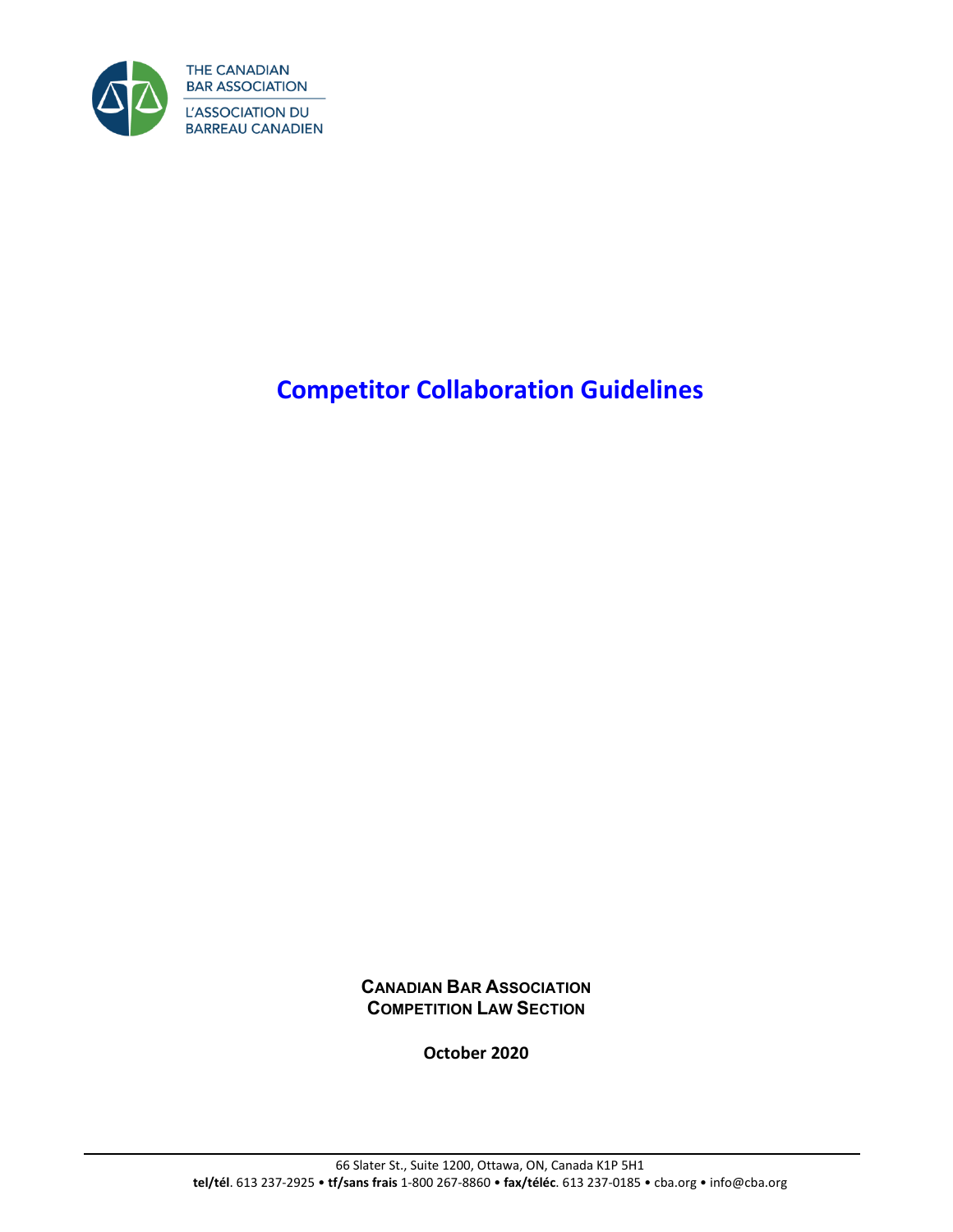### **PREFACE**

The Canadian Bar Association is a national association representing 36,000 jurists, including lawyers, notaries, law teachers and students across Canada. The Association's primary objectives include improvement in the law and in the administration of justice.

This submission was prepared by the CBA Competition Law Section, with assistance from the Advocacy Department at the CBA office. The submission has been reviewed by the Law Reform Subcommittee and approved as a public statement of the CBA Competition Law Section.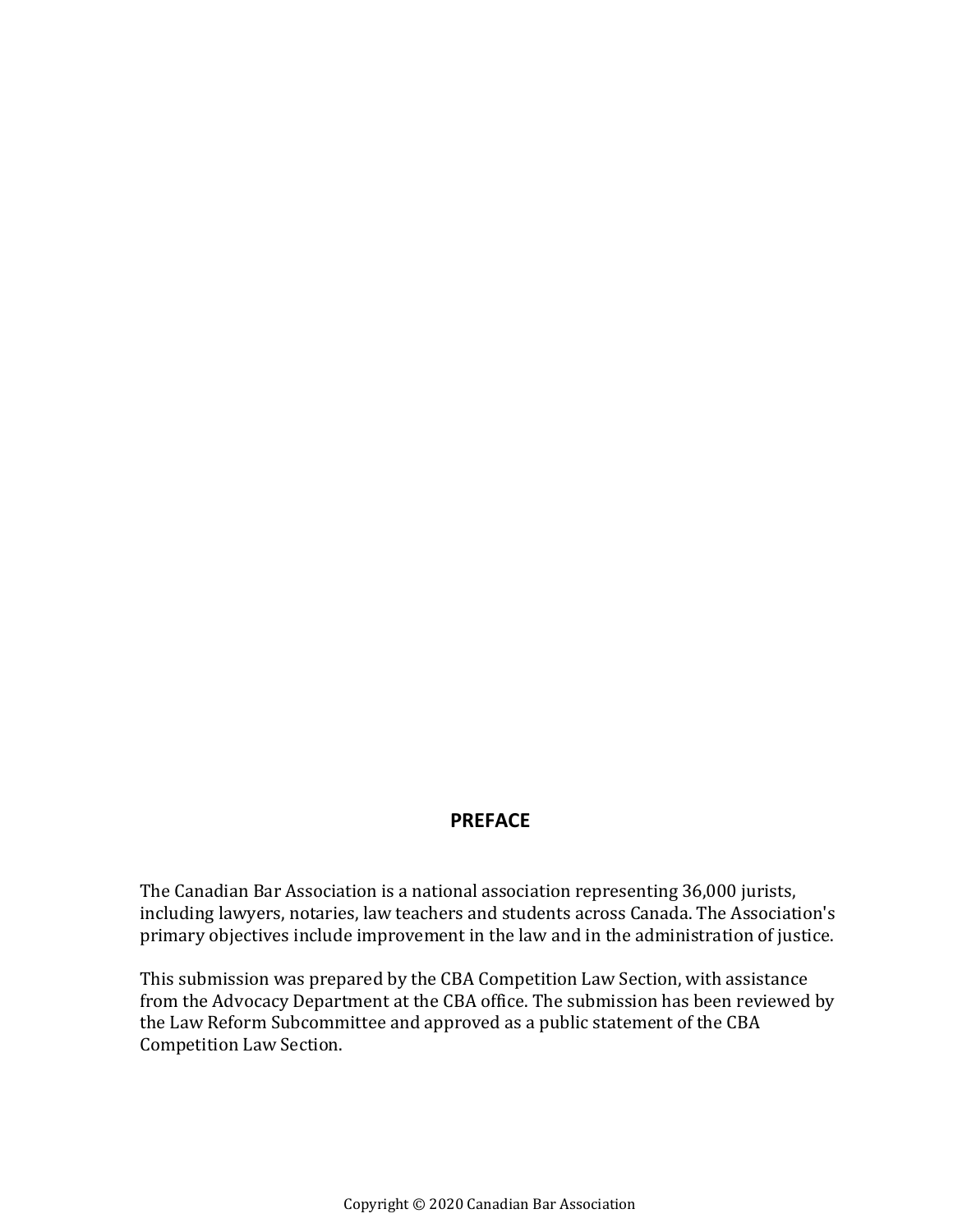# **TABLE OF CONTENTS**

# **Competitor Collaboration Guidelines**

| А.        | Section 1.1: Maintain focus in the analytical framework  |  |
|-----------|----------------------------------------------------------|--|
| <b>B.</b> |                                                          |  |
| C.        |                                                          |  |
| D.        | Section 2.3.1: Clarifying relevant provisions applicable |  |
| F.        | Section 2.4.1: Upstream and environmental coordination 7 |  |
| F.        |                                                          |  |
| G.        | Section 2.6.1: Affiliation and "almost affiliated" 9     |  |
| Η.        |                                                          |  |
| Ī.        |                                                          |  |
| J.        | Section 3.2: What constitutes an agreement under         |  |
| K.        | Section 3.3: Who is a competitor under section 90.1?  12 |  |
| L.        |                                                          |  |
| М.        |                                                          |  |
| N.        | Section 3.7.4: Joint production agreements 14            |  |
|           |                                                          |  |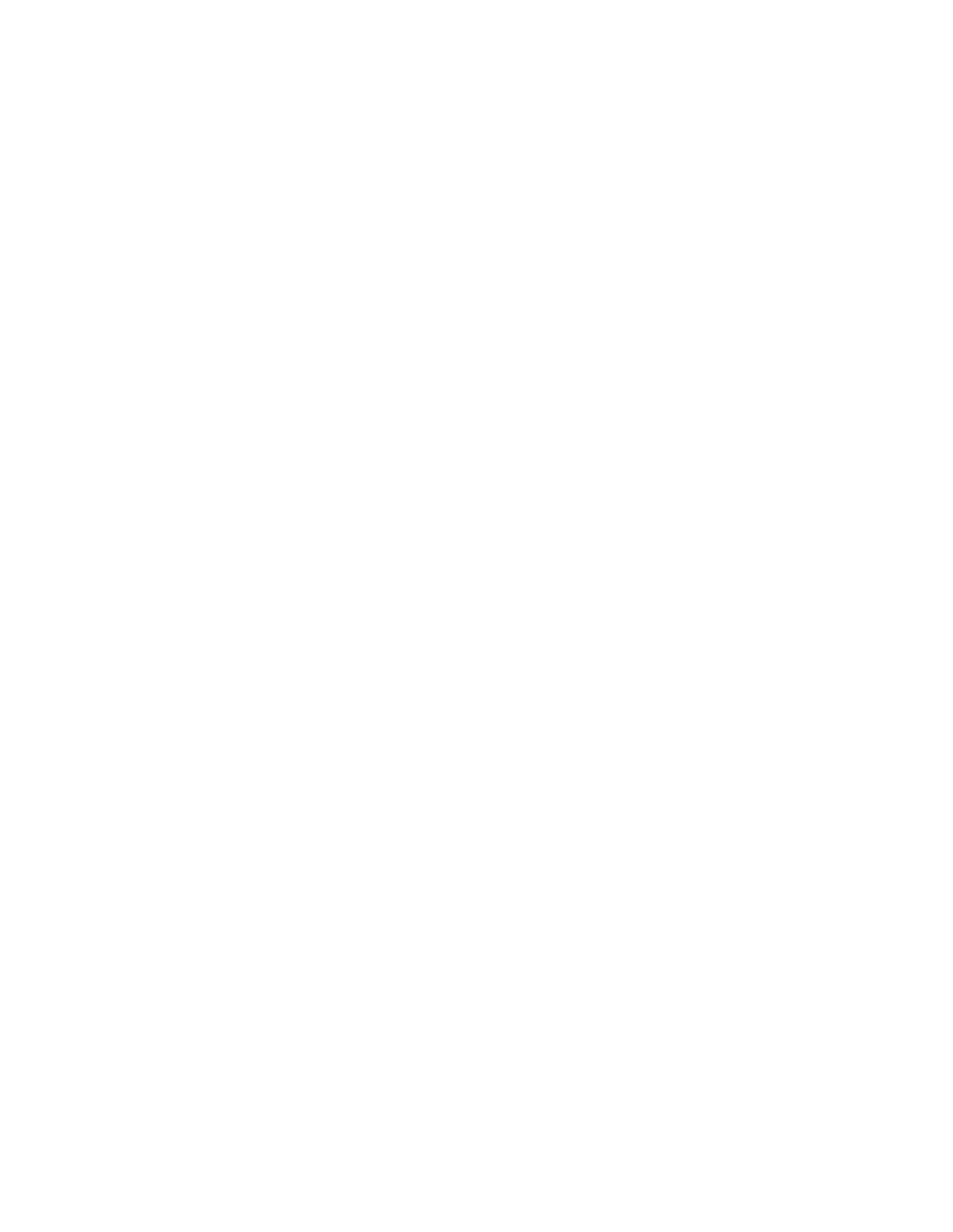# **Competitor Collaboration Guidelines**

## <span id="page-4-0"></span>**I. INTRODUCTION**

The Competition Law Section of the Canadian Bar Association (CBA Section) welcomes the opportunity to comment on the draft revised Competitor Collaboration Guidelines, issued July 29, 2020 (Draft Revised Guidelines).

Over a decade has passed since the Competitor Collaboration Guidelines (CCGs) were issued by the Competition Bureau. The CBA Section supports the Bureau's desire to ensure the CCGs reflect relevant enforcement experience and decisions of the Competition Tribunal and courts since 2009 to give more current and informative guidance to businesses. We agree that the "modest updates should not substantially change the Bureau's approach to enforcing the Competition Act". 1

Since 2009, the CCGs represent some of the most significant guidance issued by the Bureau. The CCGs offer much needed clarity to businesses seeking to understand the boundaries between criminal and non-criminal conduct under the Act. In so doing, the CCGs promote compliance with the law.

Given the CCGs' role in drawing bright lines between criminal and non-criminal conduct and promoting compliance, the CBA Section encourages the Bureau to avoid adding qualifications to or otherwise diluting prior enforcement positions. Such qualifications and dilutions would harm predictability and the ultimate value of the CCGs. Moreover, some of the proposed qualifications to the CCGs have limited utility; the Bureau's concerns can be addressed by clarifying that agreements will be assessed on their substance and that *sham* agreements, designed to appear legitimate but whose actual purpose is to engage in cartel conduct, cannot benefit from the enforcement guidance in the CCGs.

<sup>1</sup> Competition Bureau, News Release, "Competition Bureau invites feedback on updated Competitor Collaboration Guidelines" (June 29, 2020), [online.](https://www.canada.ca/en/competition-bureau/news/2020/07/competition-bureau-invites-feedback-on-updated-competitor-collaboration-guidelines.html)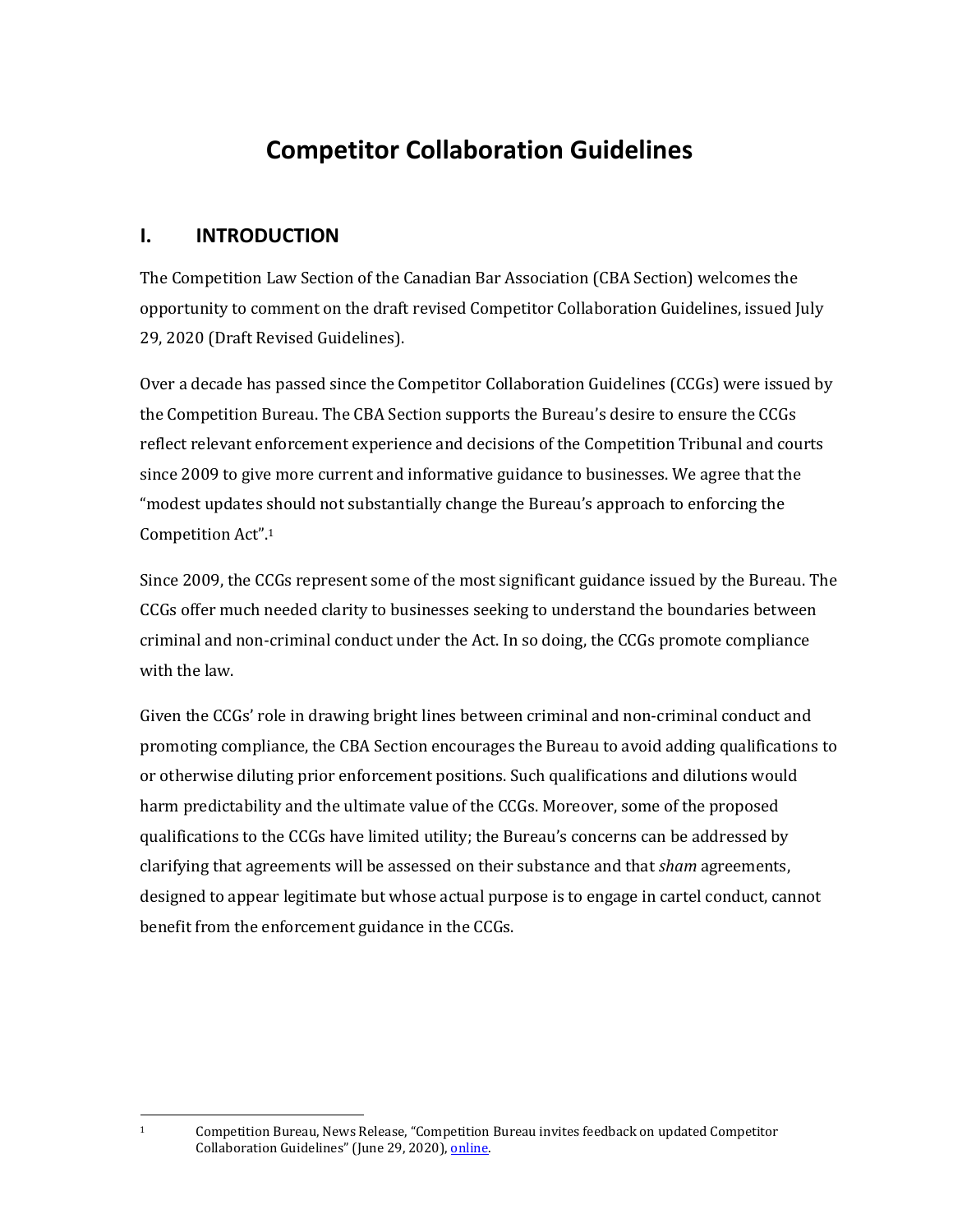## <span id="page-5-1"></span><span id="page-5-0"></span>**II. COMMENTS**

# **A. Section 1.1: Maintain focus in the analytical framework on sections 45 and 90.1**

The analytical framework currently in section 1.1 of the CCGs indicates that the Bureau will first determine whether to assess an agreement between competitors under the two provisions dedicated to agreements between competitors – sections 45 and 90.1 – or under the other provisions of the Act.

After completing that step, the Bureau will then decide if section 45 or 90.1 is more appropriate, based on a determination of whether the agreement amounts to a "naked restraint" on competition. This two-step analysis separates out agreements that should be primarily analyzed as competitor collaborations and then applies a choice between section 90.1 and section 45, reserving section 45 for "naked restraints" on competition.

The Draft Revised Guidelines present a different dichotomy – instead of a two-step analysis ending with a 45/90.1 dichotomy, they indicate that the relevant dichotomy lies between section 45 and all "civil provisions in Part VIII of the Act".

Sections 45 and 90.1, which limit their application to agreements between competitors, reflect Parliament's intent to use these provisions as the primary legal framework for agreements between competitors. The Bureau's enforcement guidance should maintain sections 45 and 90.1 as the primary provisions for enforcement action to address collaboration between competitors that takes the form of an agreement.

While the CBA Section understands the Bureau may not want to foreclose reliance on other civil remedies (in addition to section 90.1), we anticipate that the Bureau would review horizontal agreements under the other provisions of Part VIII only in highly exceptional circumstances.

The presentation in the Draft Revised Guidelines of a high level dichotomy that includes all civil reviewable conduct provisions (including section 90.1) in contrast to section 45 may introduce unwanted uncertainty, especially when abuse of dominance under section 79 provides for very significant administrative monetary penalties (AMPs), whose quantum can be similar to criminal fines. This again underscores the appropriateness of ensuring section 90.1 is the primary civil enforcement provision for agreements between competitors.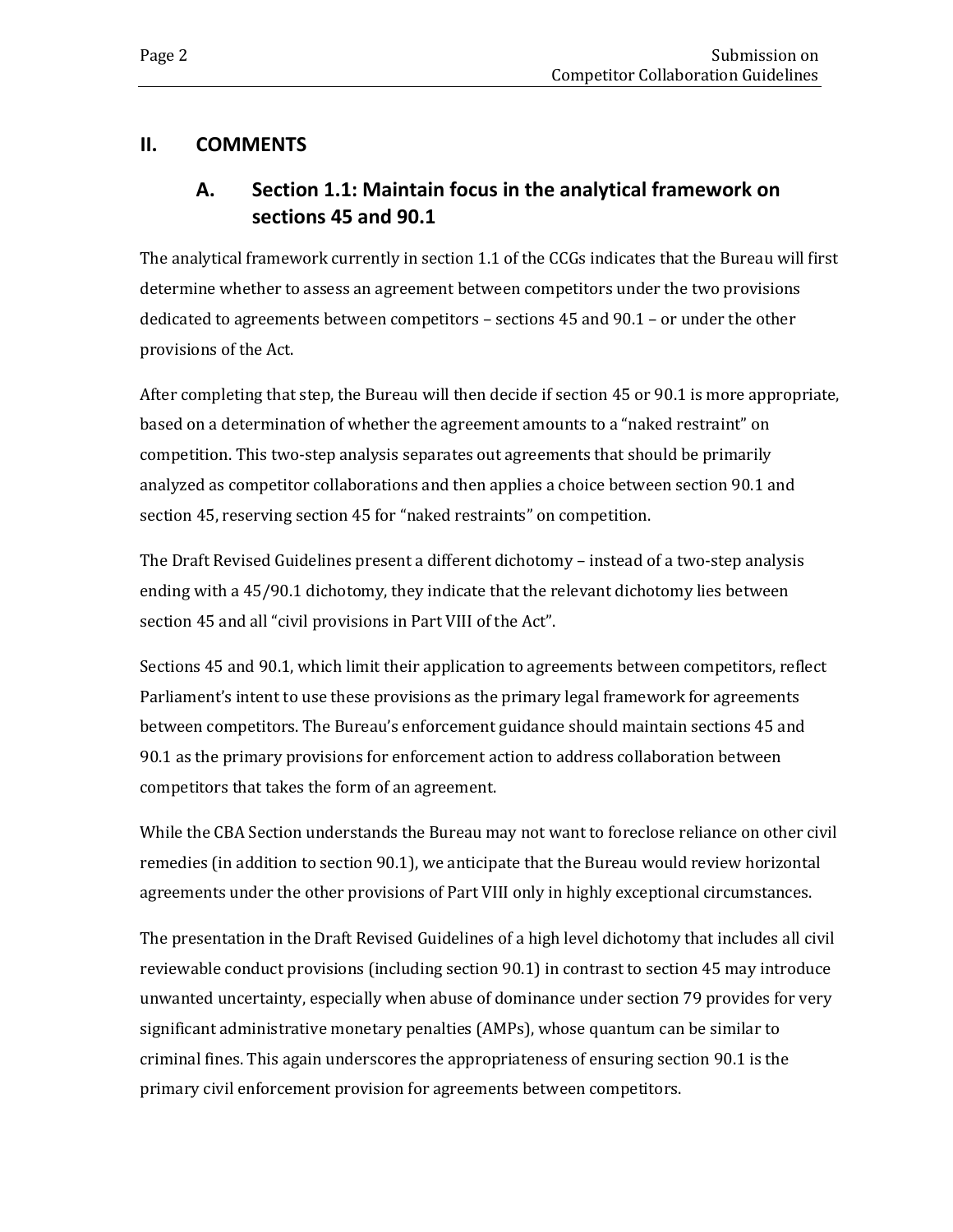Further, as it concerns the potential application of section 79 to competitor collaborations, the essential elements of abuse of dominance include "a practice of anti-competitive acts" that must generally be intended to be exclusionary, disciplinary, predatory or otherwise targeted at competitors pursuant to paragraph  $79(1)(b)$ .<sup>2</sup> In that context, it would be useful for the Bureau to confirm that the concept of "joint abuse of dominance" in practice will be reserved for collaboration between competitors that has such an exclusionary or other targeted purpose against one or more competitors.

In section 1.3 of the Draft Revised Guidelines, the Bureau reverts to the original 45/90.1 dichotomy. This also calls into question whether the broader section 45/Part VIII dichotomy is warranted.

### **RECOMMENDATION**

**1. The CBA Section recommends that the CCGs retain the original dichotomy between sections 45 and 90.1, instead of the broader dichotomy between section 45 and Part VIII. Further, reliance on Part VIII other than section 90.1 for horizontal agreements should only occur in exceptional circumstances. Given the risk of substantial AMPs emanating from section 79, we recommend that the Bureau indicate in what circumstances a review or challenge under section 79 would apply. We recommend that joint abuse of dominance be considered only in circumstances where a competitor collaboration is exclusionary, disciplinary, predatory or otherwise targeted at a competitor or competitors.** 

## **B. Section 1.2: Addition of qualifications**

<span id="page-6-0"></span>At several points in section 1 of the Draft Revised Guidelines, the Bureau adds qualifying language to its prior positions on when it will apply section 45 to certain conduct:

- In section 1.2(a), the draft revisions state that "mergers" as defined pursuant to section 91 of the Act will "generally" be assessed under the substantive merger review provision in section 92 of the Act.
- In section  $1.2(c)$ , the draft revisions add the conflicting concepts of "purely vertical" agreements being "generally" assessed under Part VIII of the Act. Purely vertical agreements are not capable, by definition, of violating section 45.

<sup>2</sup> *Canada (Commissioner of Competition) v. Canada Pipe Co.,* 2006 FCA 233 at paras. 66-68.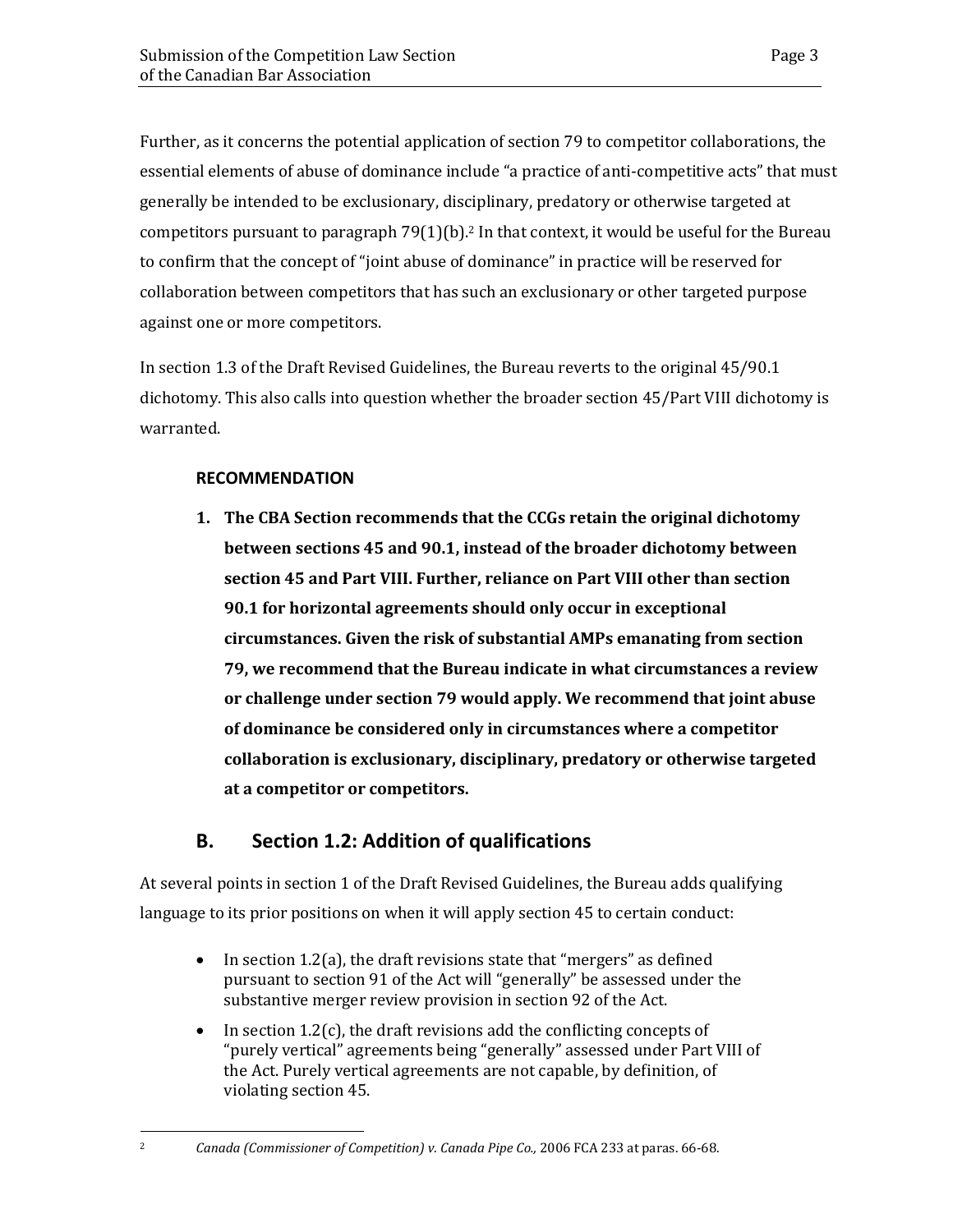• In section 1.2(d), the draft revisions indicate that where the agreement is limited to conduct described by section 47, it will "generally" be assessed under sections 47 or 90.1 and not section 45.<sup>3</sup>

We understand that the Bureau would like to account for its decade-long enforcement experience under the new section 45 and give guidance accordingly. However, we caution the Bureau against adding qualifications to the clear, intuitive and internally consistent guidance now in the CCGs.

The addition of this qualifying language adversely affects businesses' ability to understand the Bureau's enforcement position and, by extension, the value of the CGGs. Moreover, the qualifying language is unnecessary as the Bureau has previously indicated that where a seemingly legitimate agreement, such as a merger or vertical arrangement, constitutes a sham or fig leaf for the competing parties' underlying and overriding purpose to fix prices, allocate markets, or restrict output, the relevant conduct could still qualify as a "naked restraint", which the Bureau would investigate under section 45.

In 2010, the former Commissioner indicated the Bureau's intent to create clear bright lines around criminal conduct, while preserving the ability to look beyond sham agreements. The clarity of this guidance is as relevant and desirable for the Canadian business community now as then, and there have been no developments that warrant a change in approach:

[W]e have explicitly removed whole categories of agreements from the scope of criminal enforcement action, such as dual distribution agreements, franchise agreements and non–competes, unless, of course, the agreement is just a sham. We are doing our best to put a fence around the conduct we would consider investigating as criminal, and to paint that fence in bright, bold colours."<sup>4</sup>

In lieu of qualifying the principled advice in the CCGs, the CBA Section recommends adding a clearer general provision to the CCGs, indicating that the Bureau's analysis does not apply to sham arrangements, whose underlying and overriding purpose is to fix prices, allocate markets, or restrict output among competitors. This is consistent with the Bureau's existing framework, to determine whether the agreement is undertaken to further a legitimate collaboration,

<sup>3</sup> The CBA Section acknowledges that inserting a qualification when differentiating between two criminal provisions may not be as significant as when differentiating between the criminal and civil provisions. Sections 45 and 47 are fundamentally different – for example, each has unique statutory defences. Therefore, clarity on when the Bureau will employ each should remain unqualified.

<sup>&</sup>lt;sup>4</sup> Melanie Aitken, Remarks to the Economic Club of Canada (May 4, 2010)[, online.](https://web.archive.org/web/20150219152926/http:/www.competitionbureau.gc.ca/eic/site/cb-bc.nsf/eng/03246.html)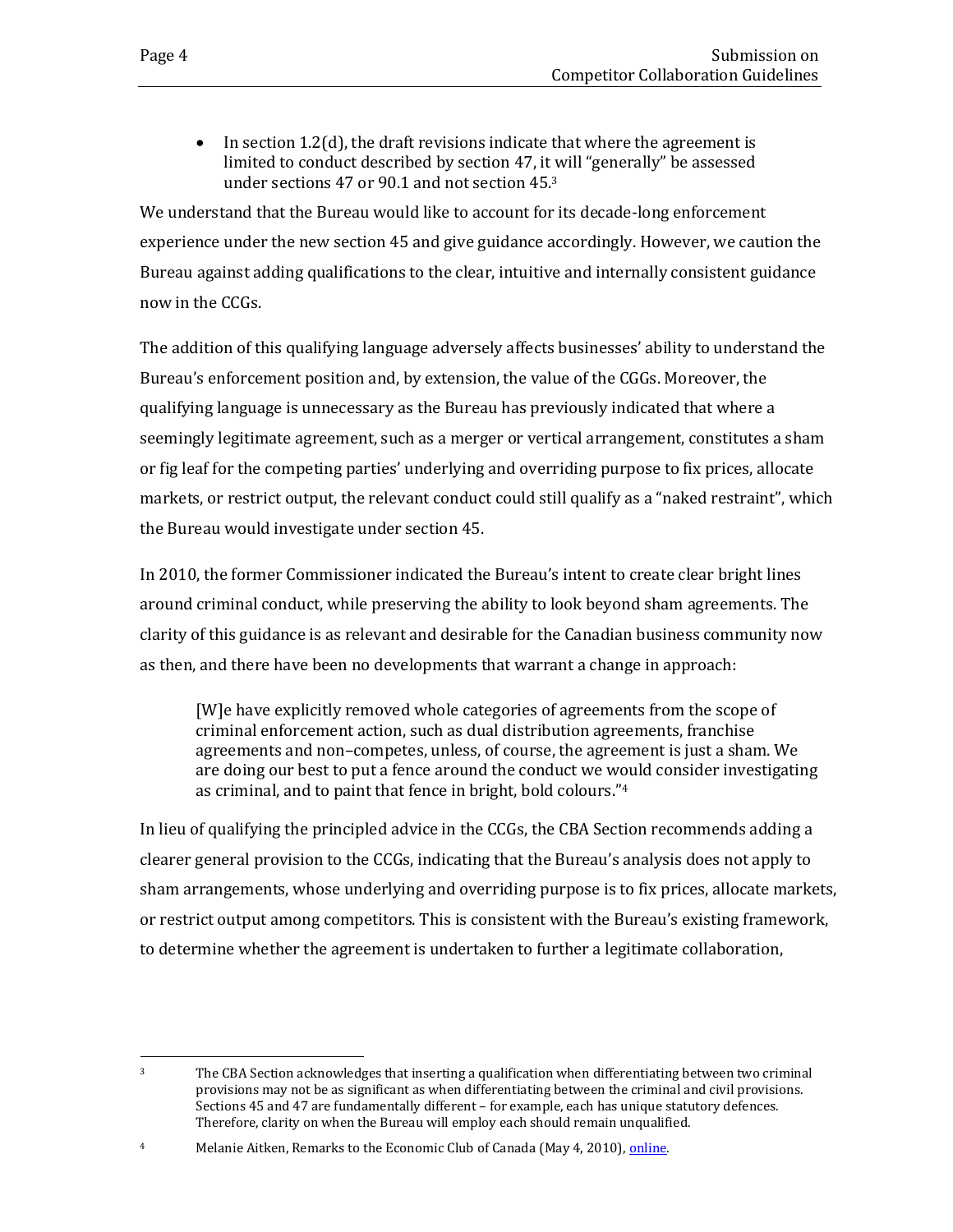strategic alliance or joint venture or whether the agreement is a "naked restraint" on competition.

#### **RECOMMENDATION**

**2. The CBA Section recommends that the CCGs avoid qualifying language when describing various legitimate collaborations (for example, mergers, vertical arrangements, etc.). Instead, we encourage the Bureau to indicate clearly in the CCGs that its analytical framework does not apply to sham arrangements intended to disguise "naked restraints" on competition that violate section 45.** 

## **C. Section 2.1: Jurisdictional issues in footnote 6**

<span id="page-8-0"></span>In footnote 6 of the Draft Revised Guidelines, a brief discussion "of the application of the Act to agreements that were formed or entered into outside of Canada, not simply limited to agreements being considered under section 45" is added. The footnote confusingly cites jurisprudence unrelated to section 45 and that is not determinative of the territorial scope of section 45.

As a criminal offence, section 45 is subject to territorial limitation pursuant to subsection 6(2) of the *Criminal Code*:

Subject to this Act or any other Act of Parliament, no person shall be convicted or discharged under section 730 of an offence committed outside Canada.<sup>5</sup>

Additionally, section 46 of the Act renders it a criminal offence to implement foreign directives regarding a conspiracy entered into outside of Canada, which provides a powerful criminal remedy to address foreign conspiracies that affect Canada. Moreover, section 46 (which criminalizes implementation of foreign directives in Canada to give effect to a conspiracy "entered into outside Canada that, if entered into in Canada, would have been in contravention of section  $45$ ")<sup>6</sup> suggests that section  $45$  does not apply to agreements entered into outside of

<sup>6</sup> Emphasis added.

<sup>5</sup> *Criminal Code*, R.S.C. 1985, c. C-46, s. 6(2).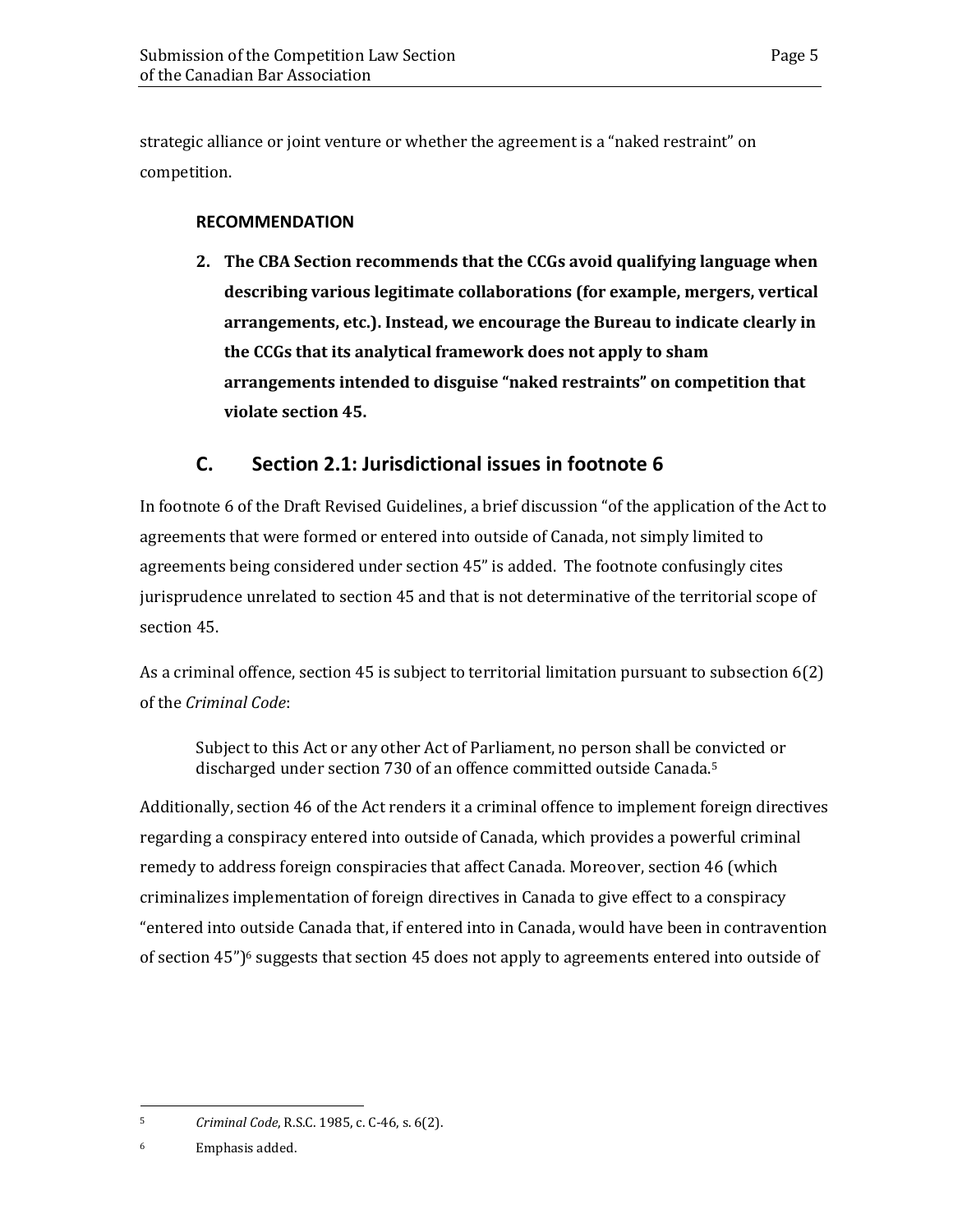Canada. As noted in the Tribunal case cited by the Bureau in footnote 6, it is currently an unresolved question whether section 45 can apply to agreements formed outside of Canada.<sup>7</sup>

The CBA Section does not consider it helpful for the Bureau to intimate that a criminal provision may have extraterritorial application in the absence of a clear statutory provision or judicial interpretation. The CCGs are useful because the Bureau takes a pragmatic approach to the law, and not an aggressively expansive one.

Notwithstanding the Bureau's view on the unresolved question of the territorial scope of section 45, a related, but potentially useful issue on which we would welcome guidance in footnote 6 would be an explanation of the Bureau's enforcement position on when it would rely on section 46, as opposed to section 45.

#### **RECOMMENDATION**

**3. The CBA Section recommends that in lieu of the general reference to case law in footnote 6, the Bureau explain in which circumstances it would rely on sections 46 and 45 respectively.** 

# <span id="page-9-0"></span>**D. Section 2.3.1: Clarifying relevant provisions applicable to noncompetitors**

Text is added to this section to explain how a non-competitor wholesaler can facilitate a conspiracy. We believe it would be useful for the Bureau to clarify that the non-competitor wholesaler would be investigated in these circumstances under sections 21 and 22 of the *Criminal Code*, if appropriate, and in any event not section 45.

#### **RECOMMENDATION**

**4. The CBA Section recommends the following change to section 2.3.1 of the Draft Revised Guidelines:**

> **For example, a wholesaler who facilitates a price-fixing conspiracy among its retail clients may be a party to the conspiracy pursuant to sections 21 and/or 22 of the** *Criminal Code* **even if it does not compete in the retail market.**

<sup>7</sup> The Commissioner of Competition v. Harper Collins Publishers LLC, 2017 Comp. Trib. 10 at paras. 85, 91-93.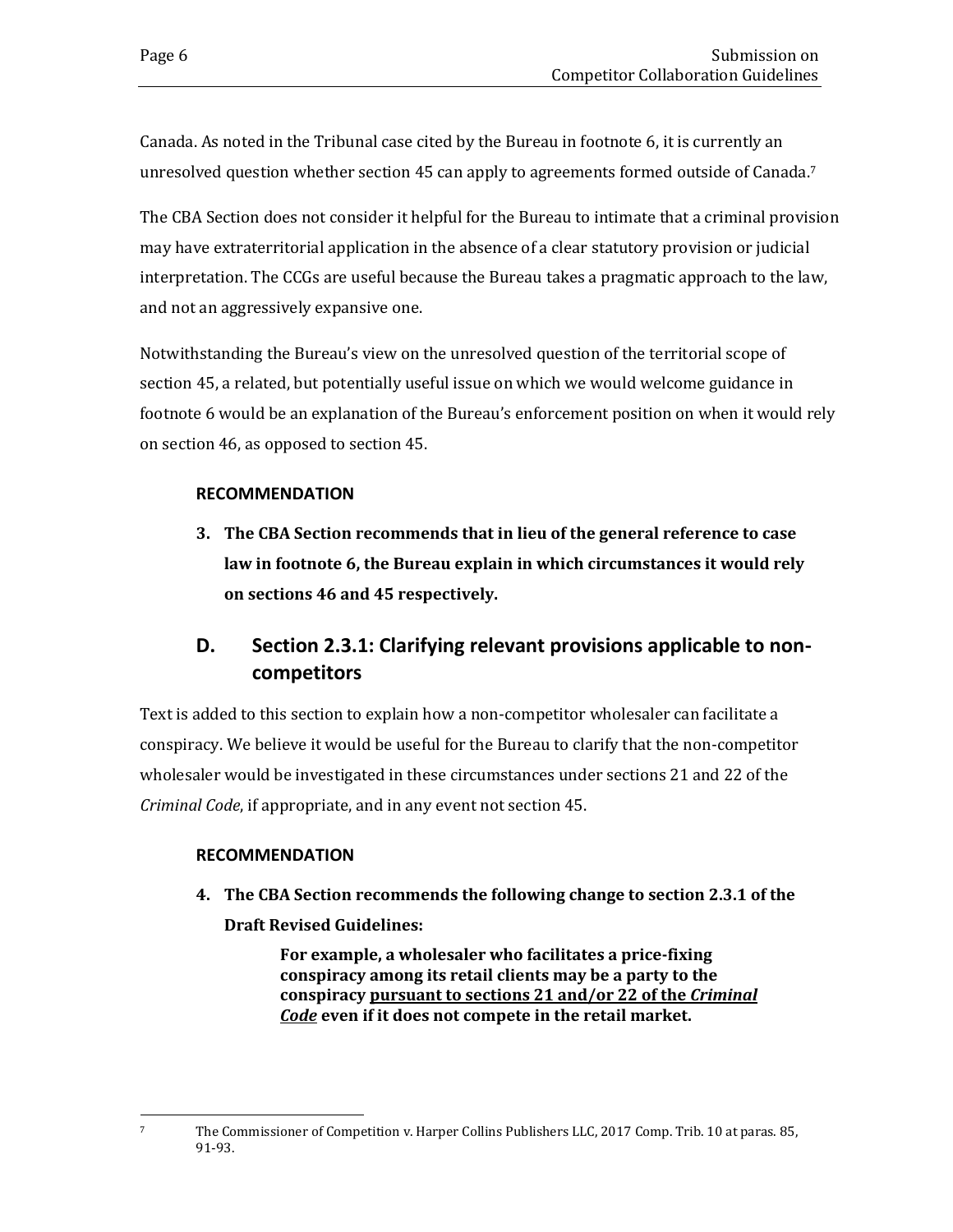# **E. Section 2.4.1: Upstream and environmental coordination**

<span id="page-10-0"></span>Section 45 is limited to agreements between competitors to fix prices, allocate markets or restrict output on the supply – and not demand – side of a market. Therefore, it is incapable of application to a joint buying group or an agreement amongst competing employers not to compete in respect of employees (so-called "no-poach" agreements) or for wages ("wage fixing agreements").

Nevertheless, the revisions to section 2.4.1 of the CCGs indicate that such agreements can be pursued under section 45 if the purpose of the agreement was to fix prices, allocate markets, or restrict output downstream.

It is important that the Bureau clarify its enforcement position on buyer-side agreements, especially when enforcement agencies in other jurisdictions are pursuing "no poach" agreements on a criminal basis.<sup>8</sup>

The Bureau should state that it will not consider buyer-side agreements, including "no poach" and wage-fixing agreements, under section 45. Instead – unlike other jurisdictions and reflecting the Canadian statute – it would consider such agreements under section 90.1 based on anti-competitive effects. It is only agreements among competing suppliers of products that relate to price-fixing, market allocation or output restriction (of products being sold to customers) that would potentially be considered under section 45.

Additionally, section 2.4.1 of the CCGs contains an (unchanged) discussion on an agreement between competitors intended to protect the environment that results in a price increase. The Bureau indicates that it would not consider the agreement as paragraph  $45(1)(a)$  price fixing, but is silent on paragraph  $45(1)(b)$  market allocation and paragraph  $45(1)(c)$  output restriction, which we believe is an oversight. For example, if competing manufacturers of a consumer product agree to stop selling products in plastic packaging out of legitimate environmental concerns, they should not face criminal prosecution for output restriction.

The CBA Section encourages the Bureau to state that a bona fide agreement between competitors that addresses environmental issues will not result in the application of any of paragraphs  $45(1)(a)$ , (b) or (c). This important clarification would be consistent with the

<sup>8</sup> See, for example, US Department of Justice, Antitrust Division, "Antitrust Guidance for Human Resource Professionals" (October 2016), p. 3, [online.](https://www.justice.gov/atr/file/903511/download)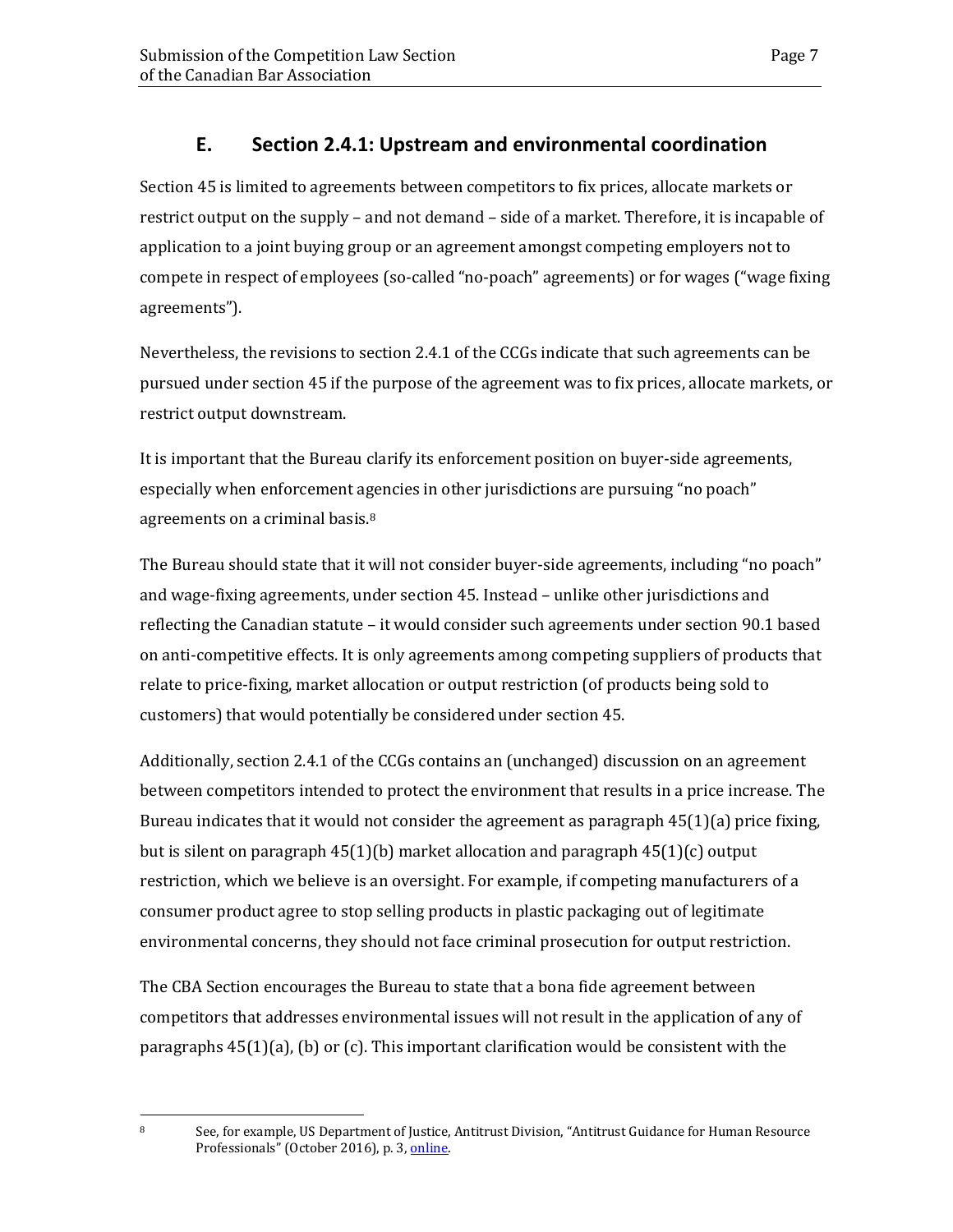emerging attention given by other jurisdictions to ensuring that competition laws do not inappropriately discourage sustainability or other environmental initiatives.<sup>9</sup>

#### **RECOMMENDATION**

- **5. The CBA Section recommends that the Bureau indicate clearly in Section 2.4.1 of the CCGs that "no poach" and wage-fixing agreements (and other buyer-side agreements among competing purchasers) cannot be considered under section 45 unless they were a sham agreement, undertaken to fix prices, allocate markets, or restrict output for the downstream supply of products. Instead, such agreements can only be reviewed under section 90.1 based on anti-competitive effects.**
- **6. The CBA Section recommends that the Bureau state that a** *bona fide* **agreement to address environmental issues will be reviewed under the section 90.1 rather than any of the criminal provisions in paragraphs 45(1)(a), (b) or (c).**

## **F. Section 2.5: Ancillary restraints defence**

<span id="page-11-0"></span>The Draft Revised Guidelines eliminate two generic examples of ancillary restraints in section 2.5:

For example, one or more parties to a joint venture or licensing arrangement may refuse to participate in such arrangements without some explicit restraint on competition. Similarly, parties may not wish to invest in the joint development of a product where one party is able to independently compete with the joint venture.

In our view, these examples give easily understandable and useful illustrations of ancillary restraints. Removing examples not only reduces guidance, but may create uncertainty on whether the Bureau has changed its enforcement policies on the deleted items.

### **RECOMMENDATION**

**7. The CBA Section recommends that the Bureau retain the examples of ancillary restraints in section 2.5 of the CCGs.**

<sup>9</sup> See, for example, the Netherlands's Authority for Consumers and Markets, "Draft guidelines 'Sustainability Agreements'" (July 9, 2020), [online.](https://www.acm.nl/en/publications/draft-guidelines-sustainability-agreements)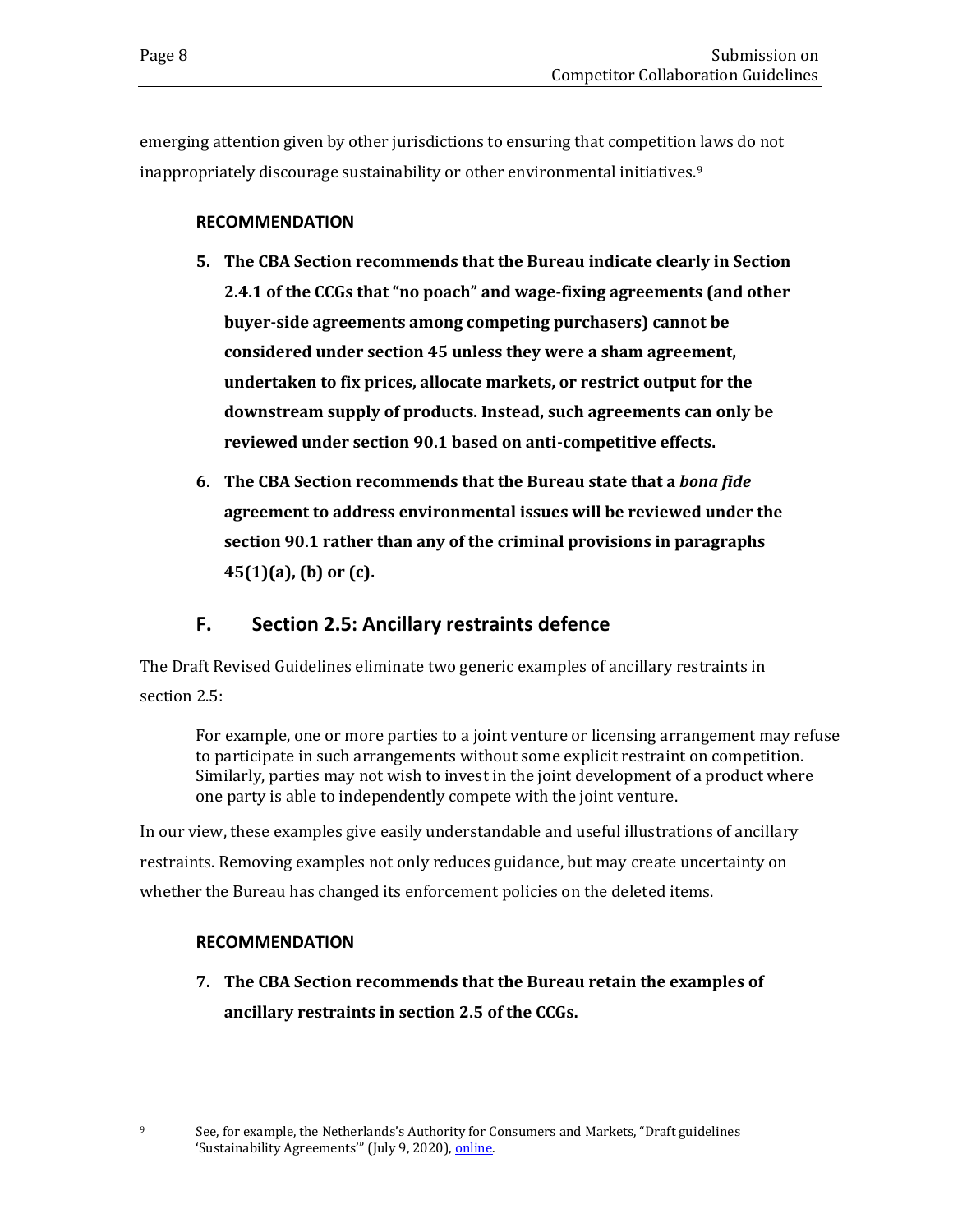<span id="page-12-0"></span>Section 2.6.1 of the CCGs offer a straightforward explanation of paragraph 45(6)(a) of the Act, which exempts affiliates as defined in subsection 2(2) of the Act from the application of section 45.

The CBA Section would welcome the Bureau clarifying its enforcement approach to circumstances where parties are sufficiently close (or "almost affiliated") so the Bureau would generally not consider the application of section 45.

Notably, a private equity firm might manage (but have no or little equity ownership stake in) several investment funds, each of which owns operating businesses. In this scenario, the private equity manager would not be affiliated with any of the operating companies – and operating companies held by one fund would not be affiliated with operating companies held through a different fund, even though they were subject to control in fact by the same private equity management team. Had this been structured through a holding company structure, management of the holding company and all the subsidiaries and operating businesses would be affiliated. Given the substantive similarity between affiliate structures and such "almost affiliate" structures, the Bureau should give itself discretion to consider the actual relationships between the parties when determining whether entities under common control in fact would be considered "competitors" for the purpose of section 45 and whether investigation under section 45 and possible referral for prosecution is appropriate.

### **RECOMMENDATION**

**8. The CBA Section recommends that the Bureau indicate in section 2.6.1 of the CCGs that it will generally exercise its discretion to forgo investigation under section 45 for related entities and other persons whose legitimate relationship put them under common control in fact, even though they are legally unaffiliated.**

## **H. Section 2.6.2: Federal financial institutions**

<span id="page-12-1"></span>Section 49 does not appear to be an enforcement priority for the Bureau. However, the per se nature of section 49 offence makes it at least theoretically applicable to a wide range of commercial arrangements between federal financial institutions. Subsections 49(4) and 90.1(10) contain double jeopardy cross-references which confirm that Parliament recognized the possibility of overlap between these provisions.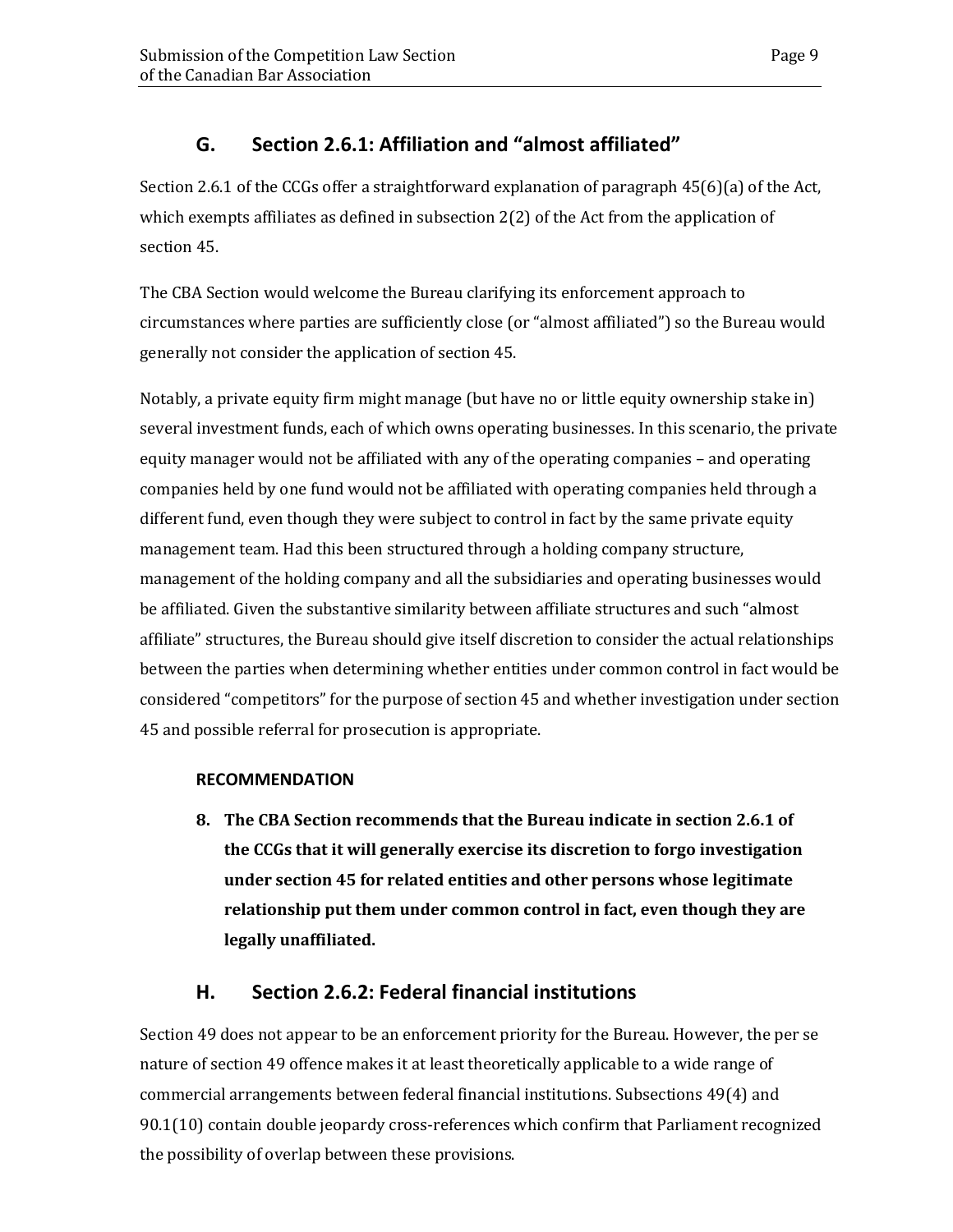In our view, the failure to repeal section 49 in 2009 was a legislative oversight and it is not reasonable to apply a different and higher standard to federal financial institutions than to other businesses. It would be reasonable and appropriate to interpret section 49 as narrowly as reasonably possible.

The CBA Section would welcome additional guidance on how the Bureau may exercise its enforcement discretion for criminal investigations under section 49 and reviewable practice proceedings under section 90.1.

#### **RECOMMENDATION**

**9. The CBA Section recommends that the Bureau indicate in section 2.6.2 how it may exercise its enforcement discretion on the overlap between sections 49 and 90.1.**

## **I. Section 2.7: Remedies**

<span id="page-13-0"></span>Over the past few years, prohibition orders pursuant to subsection 34(2) of the Act have been used in several criminal cases. In our view, prohibition orders offer an important tool for the Bureau and the PPSC to achieve judicial redress on criminal conduct that avoids the requirement of a guilty plea.

The flexibility associated with prohibition orders can allow outcomes where a cooperating party (in addition to competition in the relevant market) does not suffer undue prejudice – for example, by being prohibited from bidding on federal, provincial or municipal contracts under local debarment regimes.

In addition to the text now in section 2.7 of the CCGs, the CBA Section would welcome the Bureau explaining when it considers prohibition orders to be an appropriate remedy for criminal conduct. This could usefully include cross-referencing the relevant sections of the PPSC Deskbook that explain when prohibition orders under subsection 34(2) of the Act are considered appropriate (below):

- 1. any history of anti-competitive or other relevant behaviour by the respondent company, its principals or any associated company;
- 2. the seriousness of the conduct, including:
	- i. whether a prior order or undertaking has been contravened;
	- ii. the apparent effect of the conduct on consumers, competitors, etc.;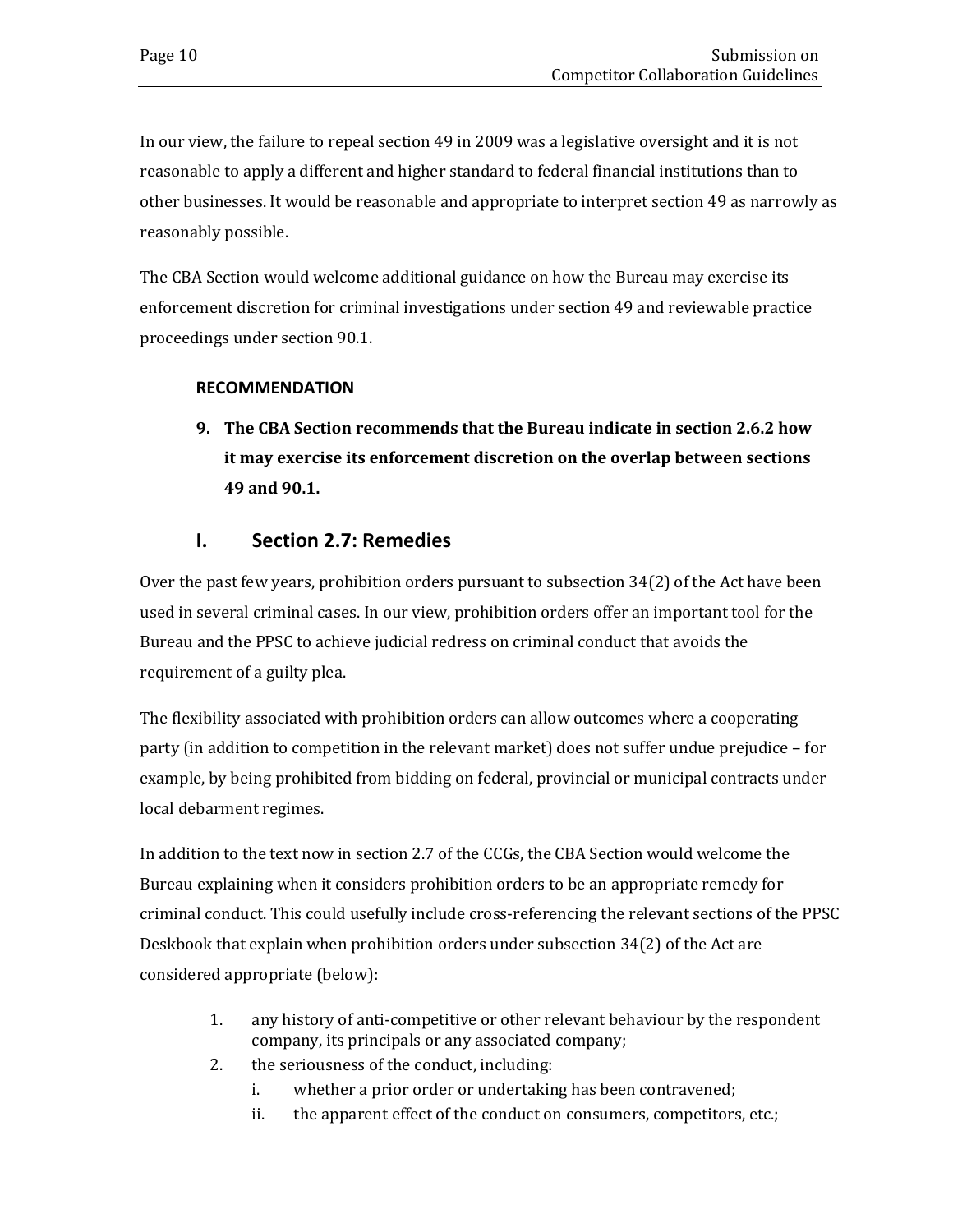- iii. whether the conduct violates corporate policy (and, if so, how effectively that policy is policed, and how quickly the conduct was terminated when senior officials became aware of it);
- 3. any remedial steps by the respondent; and
- 4. compliance policies of the Competition Bureau.<sup>10</sup>

#### **RECOMMENDATION**

**10. The CBA Section recommends that section 2.7 of the CCGs include an explanation of the circumstances when it would consider a prohibition order under subsection 34(2) to be an appropriate remedy for criminal conduct, including the circumstances in the PPSC Deskbook.** 

### **J. Section 3.2: What constitutes an agreement under section 90.1?**

<span id="page-14-0"></span>The CCGs state that the Bureau does not consider that "conscious parallelism" is sufficient to establish an agreement for the purposes of section 90.1, which is a well-established principle in the jurisprudence under section 45.

The Draft Revised Guidelines add a statement that, "Parallel conduct coupled with facilitating practices, such as sharing competitively sensitive information or activities that assist competitors in monitoring one another's prices, may be sufficient to prove that an agreement was concluded between the parties."

The CBA Section appreciates the Bureau's desire to clarify the factors distinguishing mere parallel conduct from activities that would be viewed as contravening section 90.1. The Bureau could give better guidance by explaining that parallel conduct with facilitating practices may be sufficient to prove such an agreement, but only in circumstances where those actual facts permit the existence of an agreement to be inferred (on the balance of probabilities standard applicable to section 90.1).

#### **RECOMMENDATION**

**11. The CBA Section recommends that the CCGs include additional guidance on the circumstances where parallel conduct along with facilitating practices would lead the Bureau to infer that an agreement or arrangement within the meaning of section 90.1 exists.**

<sup>10</sup> Public Prosecution Service of Canada, *Public Prosecution Service of Canada Deskbook* (March 1, 2014), s. 5.2, 7.1.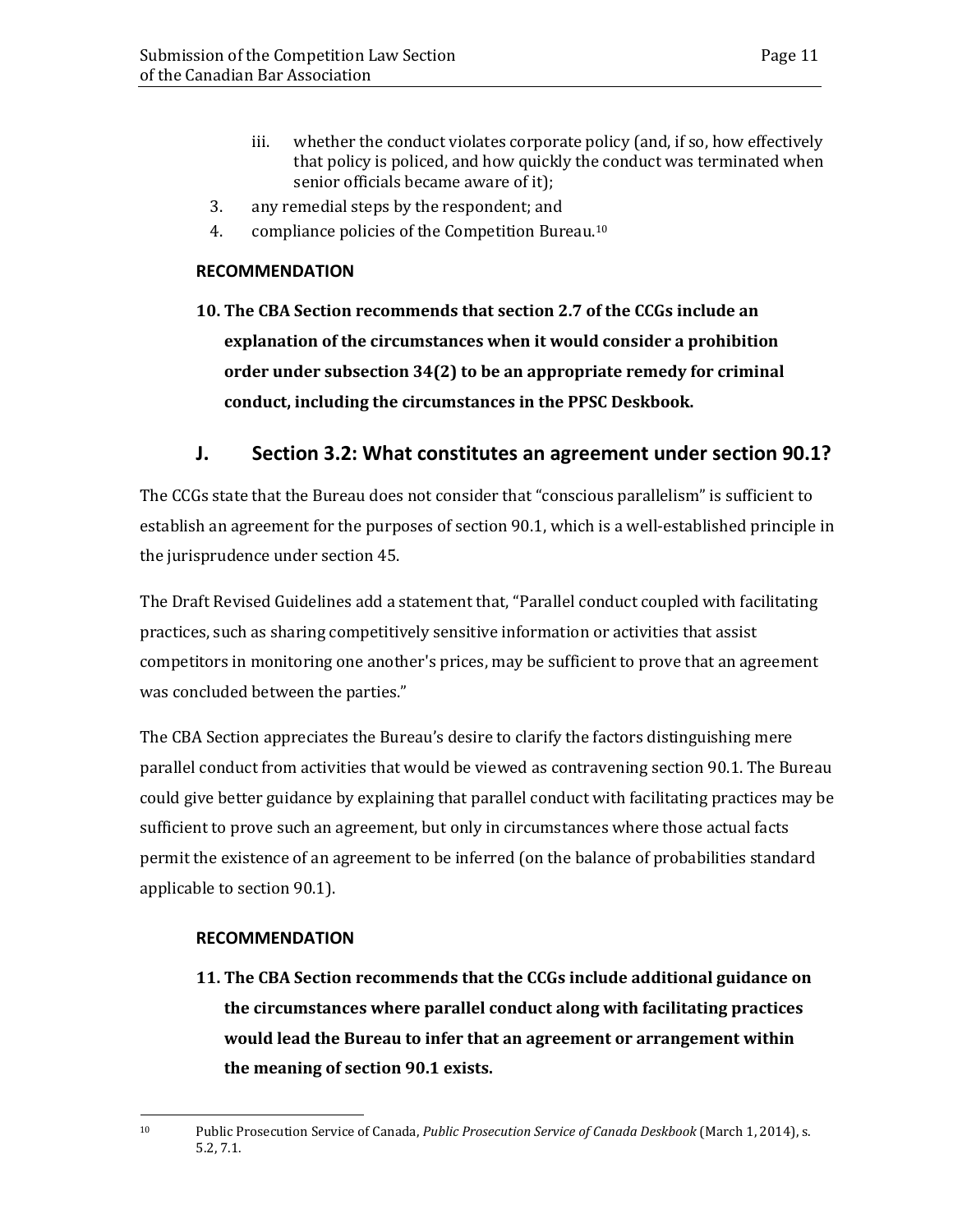## **K. Section 3.3: Who is a competitor under section 90.1?**

<span id="page-15-0"></span>The CCGs state that it may be necessary for parties to collaborate to develop a product by combining complementary technologies, and note that the parties may become potential competitors in supply of the developed product. The CCGs add that the Bureau will not consider parties to be competitors, "where they compete only in respect of products that are not subject to the agreement," and further that, "for the purposes of section 90.1, the Bureau will not consider parties to an agreement to be competitors in respect of the activity covered by the collaboration in circumstances where the parties are unable to independently develop the product, complete the project, or carry out the activity covered by the collaboration." All these statements have been deleted in the Draft Revised Guidelines.

We understand that these statements were intended to encourage pro-competitive and innovative collaborations between companies with complementary products or technologies by clarifying that such collaborations would not be subject to scrutiny under section 90.1.

We are concerned that the Draft Revised Guidelines do not contain these important assurances and only indicate that parties can become potential competitors (and therefore, it is implied, subject to scrutiny under section 90.1) by virtue of their collaboration.

In our view, if the parties would not be competitors but for the collaboration, either because the product would not exist or because the commercialization rights would be held by one party or the other, section 90.1 should not and would not apply to the collaboration.

It seems there is little risk that encouraging such collaboration would discourage other types of innovation which cannot be achieved independently. The new suggestion that collaboration in such circumstances may result in scrutiny under section 90.1 may have a chilling effect on procompetitive collaboration.

The CBA Section understands that the Bureau wishes to preserve its flexibility to challenge all types of agreements that may result in harm to competition, even types of agreements that would rarely (but could hypothetically) result in a substantial lessening or prevention of competition (SLPC). The general caveat that the CCGs are guidelines gives this flexibility.

If the Bureau no longer believes that a blanket exception for collaborative products that could not be developed independently is appropriate, it should offer replacement guidance on the (presumably narrow) circumstances where this collaboration would raise concerns under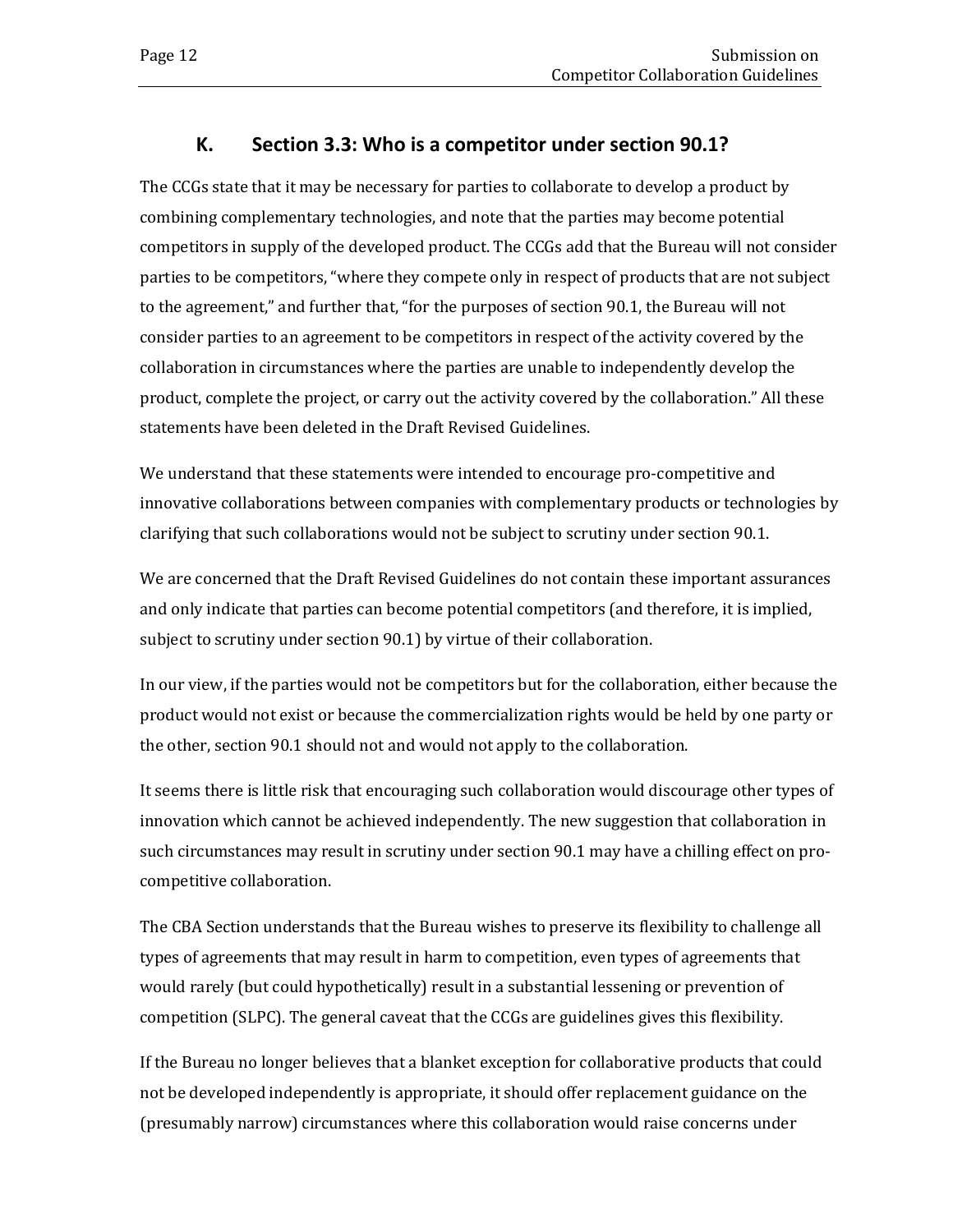section 90.1, so as not to inadvertently chill desirable and pro-competitive collaborations due to concerns about competition law risks.

For example, section 3.7.3(a) of the Draft Revised Guidelines states that the Bureau will not consider R&D agreements to raise a section 90.1 concern if the parties are not able to develop the product(s) independently of the collaboration. If the Bureau's intent is to indicate that other types of agreements in respect of collaborative products that could not be developed independently could raise concerns under section 90.1, the Draft Revised Guidelines should state what types of collaborations are potentially problematic. Otherwise, the guidance now in the CCGs should be restored.

Finally, the revised CCGs do not contemplate these types of collaborative agreements in the discussion of potential competitors under section 45 (in section 2.3.2 of the Draft Revised Guidelines). These agreements should not be considered under section 45, and should only be considered under section 90.1 in the narrow circumstances described above. The Bureau may wish to consider making an explicit statement to this effect in the Draft Revised Guidelines.

#### **RECOMMENDATION**

**12. The CBA Section recommends retaining the language in section 3.3 of the CCGs, indicating that the Bureau will typically not consider parties to an agreement to be competitors in respect of the activity covered by the collaboration in circumstances where the parties are unable to independently develop the product, complete the project, or carry out the activity covered by the collaboration.** 

**In the alternative, the Bureau should give specific further guidance on the narrow circumstances where it would consider that a collaboration could raise concerns under section 90.1. The Bureau should confirm in the CCGs that these agreements will not be considered under section 45.**

### **L. Section 3.5.1: Efficiency exception**

<span id="page-16-0"></span>The Draft Revised Guidelines delete a helpful example demonstrating how efficiencies claims would be reviewed by the Bureau under subsection 90.1(4). While similar points are made in detail in the Bureau's Merger Enforcement Guidelines and other guidance on efficiencies, the example is helpful in giving a concise overview of the boundaries of the defence, without requiring reference to another guidance document. If the Bureau concludes this example should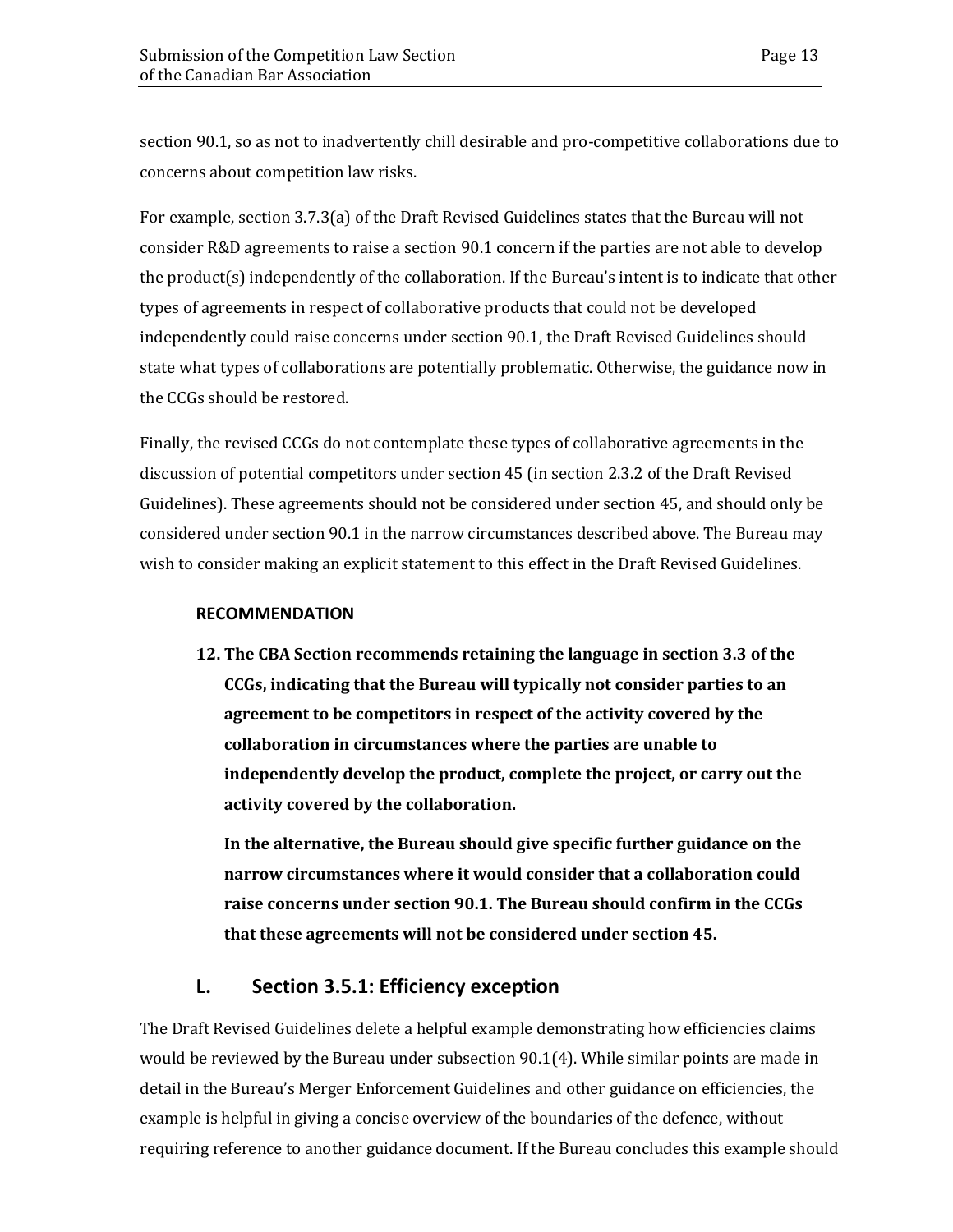be omitted to streamline its guidance, it would help to include clear cross-linking to the other guidance documents so that they can be easily accessed by readers of the CCGs.

#### **RECOMMENDATION**

**13. The CBA Section recommends that the efficiency defence example in section 3.5.1 be maintained. In the alternative, the CCGs should include clear crossreferences to other Bureau guidance on efficiencies.**

## **M. Section 3.6: Remedies**

<span id="page-17-0"></span>The Draft Revised Guidelines add a section on remedies that may be sought by the Bureau under section 90.1. Section 3.6.1 of the Draft Revised Guidelines state that, "in most circumstances the Bureau will require that any proposed remedy agreed upon be formalized in a consent agreement and registered with the Tribunal." As this leaves open the possibility of a consensual resolution not memorialized in a registered consent agreement, we believe the Bureau should indicate the circumstances when it would not require a consent agreement.

Section 3.6.2 of the Draft Revised Guidelines offers an overview of the remedies available by application to the Competition Tribunal, set out in paragraphs 90.1(1)(a) and 90.1(1)(b) of the Act.

In the CBA Section's view, the Bureau should give a more thorough explanation of the "prescriptive orders" the Bureau may seek under paragraph 90.1(1)(b). While applications under paragraph 90.1(1)(b) would be fact-specific, this subsection encompasses a broad range of potential orders and it would promote compliance to know the Bureau's perspective on the types of remedies it might seek under this subsection.

#### **RECOMMENDATION**

**14. The CBA Section recommends additional information on the types of remedies the Bureau may seek under subsection 90.1(1)(b) of the Act and the circumstances where it may agree to remedies that would not be formalized in a consent agreement.**

## **N. Section 3.7.4: Joint production agreements**

<span id="page-17-1"></span>The CCGs indicate that, "[t]he Bureau generally will not have concerns with a joint production agreement relating to an intermediate product where the intermediate product does not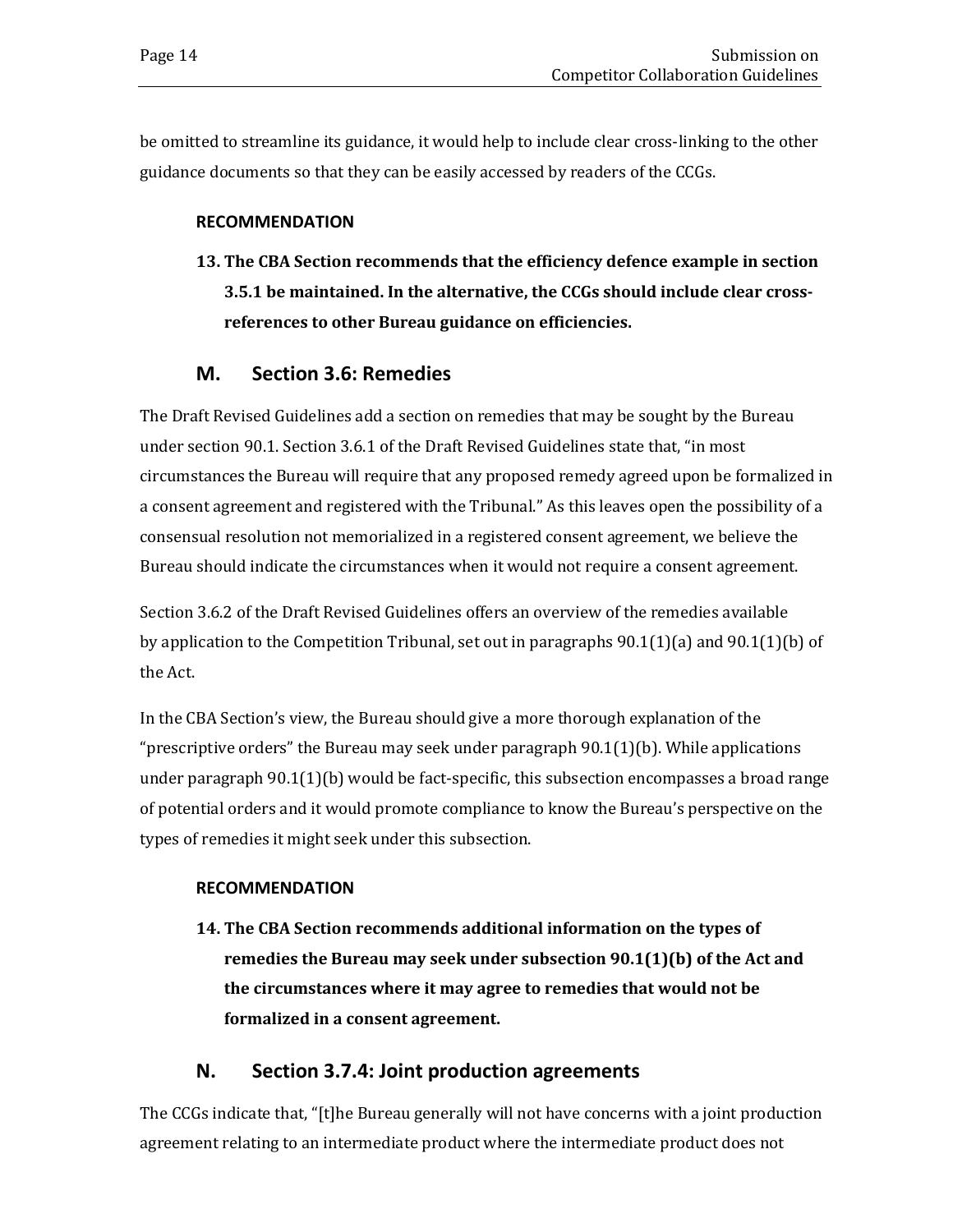represent a significant proportion of the total costs of the final product or where the parties do not have market power or are not likely to have market power in the downstream market for the final product."

The Draft Revised Guidelines indicate simply that the Bureau may consider whether the joint production agreement is likely to substantially lessen or prevent competition in respect of the intermediate or final product. The CBA Section does not understand the rationale for the change in treatment of intermediate products.

While we recognize that there may be circumstances where a joint production agreement could cause an SLPC in respect of an intermediate product, it is unlikely that an SLPC would arise in the circumstance described in the deleted text.

The deleted text offers helpful guidance that promotes compliance with the Act, and the CBA Section believes it should be retained (even if in addition to the revised text). While it is understood that the Bureau does not want to fetter its discretion to challenge anti-competitive agreements, a better approach would be to give additional guidance on the circumstances where a joint production agreement could be expected to result in a SLPC under section 90.1, rather than deleting the current general guidance on intermediate products.

#### **RECOMMENDATION**

**15. The CBA Section recommends that the Bureau retain the current guidance on intermediate products and give additional guidance on the circumstances where a joint production agreement may result in a substantial lessening or prevention of competition in respect of an intermediate product.**

## <span id="page-18-0"></span>**III. CONCLUSION**

We appreciate the opportunity to comment on the Draft Revised Guidelines.

The revisions will play an important role in ensuring that guidance to market participants and their advisors, as well as Bureau staff, is transparent and reflects current enforcement policies and practices. We would be pleased to discuss these comments in more detail.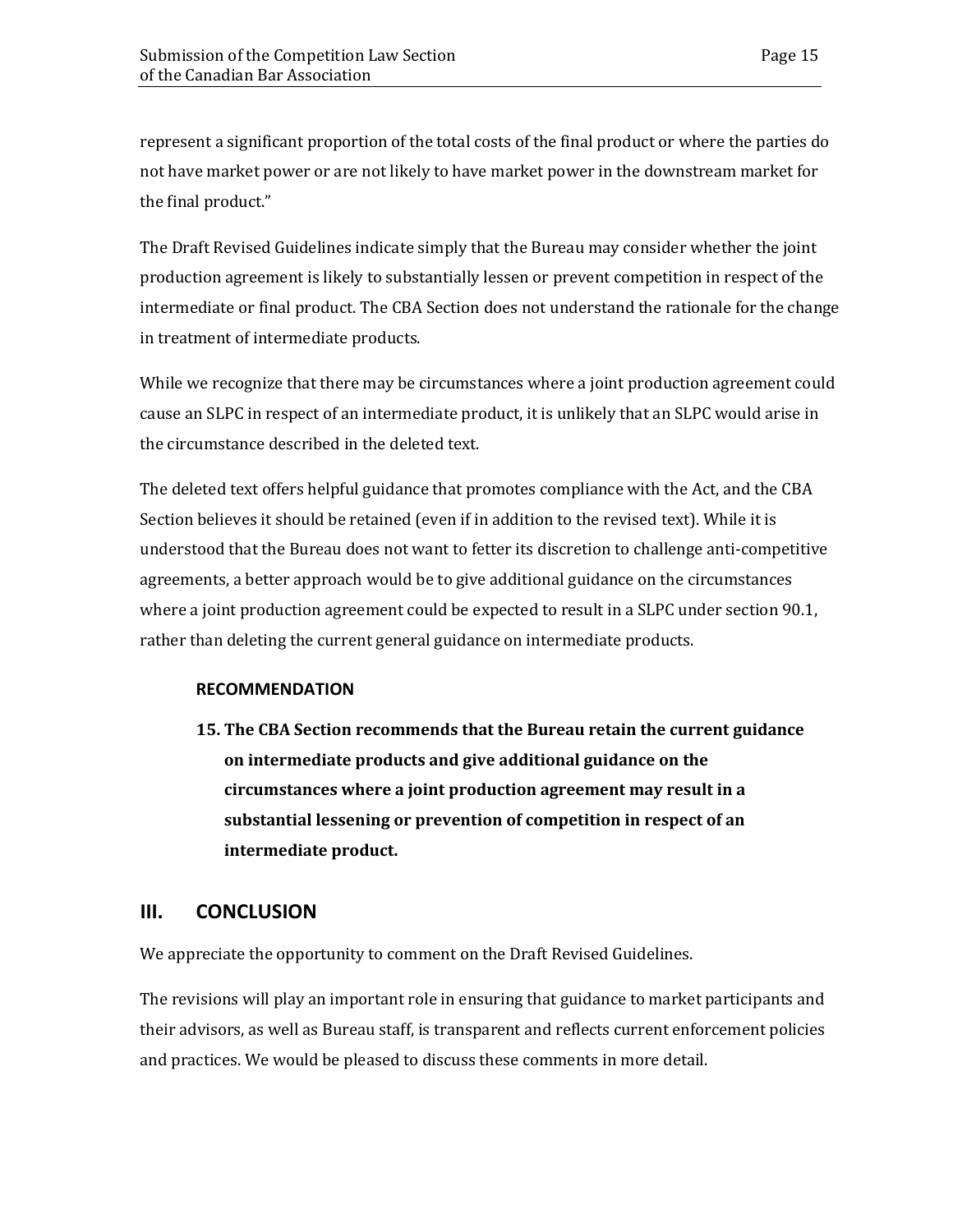#### <span id="page-19-0"></span>**IV. SUMMARY OF RECOMMENDATIONS**

**The CBA Section recommends:**

**1. CCGs retain the original dichotomy between sections 45 and 90.1, instead of the broader dichotomy between section 45 and Part VIII. Further, reliance on Part VIII other than section 90.1 for horizontal agreements should only occur in exceptional circumstances. Given the risk of substantial AMPs emanating from section 79, we recommend that the Bureau indicate in what circumstances a review or challenge under section 79 would apply.** 

**We recommend that joint abuse of dominance be considered only in circumstances where a competitor collaboration is exclusionary, disciplinary, predatory or otherwise targeted at a competitor or competitors.** 

- **2. CCGs avoid qualifying language when describing various legitimate collaborations (for example, mergers, vertical arrangements, etc.). Instead, the CBA Section encourages the Bureau to indicate clearly in the CCGs that its analytical framework does not apply to "sham" arrangements intended to disguise "naked restraints" on competition that violate section 45.**
- **3. In lieu of the general reference to case law in footnote 6, the Bureau explain the circumstances where it would rely on sections 46 and 45 respectively.**
- **4. Changing section 2.3.1 of the Draft Revised Guidelines as follows:**

**For example, a wholesaler who facilitates a price-fixing conspiracy among its retail clients may be a party to the conspiracy pursuant to sections 21 and/or 22 of the** *Criminal Code* **even if it does not compete in the retail market.**

**5. Section 2.4.1 of the CCGs clearly indicate that "no poach" and wage-fixing agreements (and other buyer-side agreements among competing purchasers) cannot be considered under section 45 unless they were a sham agreement, undertaken to fix prices, allocate markets, or restrict output for the downstream supply of products. Instead, such agreements can only be reviewed under section 90.1 based on anti-competitive effects.**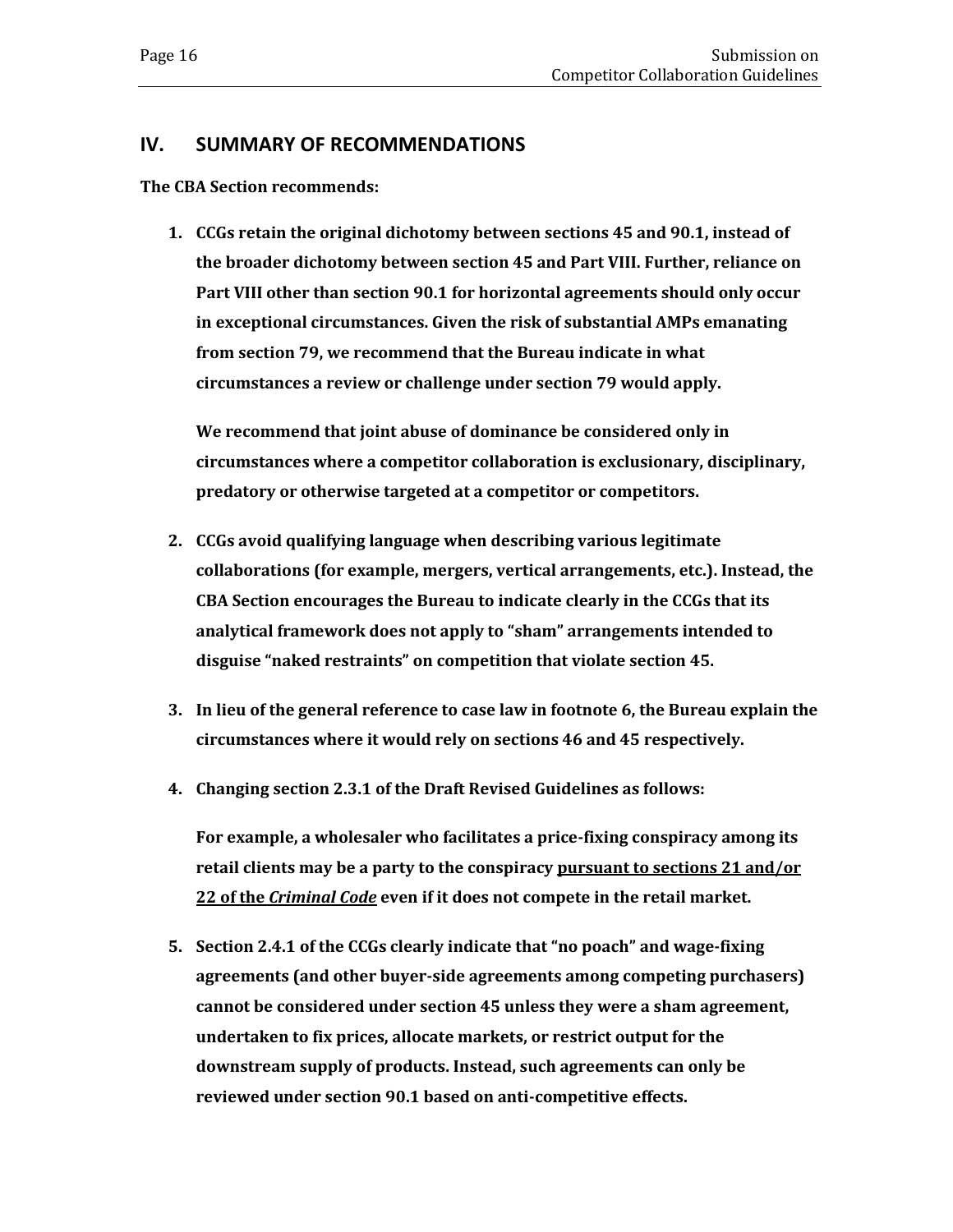- **6. The Bureau should state that a bona fide agreement to address environmental issues will be reviewed under the section 90.1 rather than any of the criminal provisions in paragraphs 45(1)(a), (b) or (c).**
- **7. Retaining the examples of ancillary restraints in section 2.5 of the CCGs.**
- **8. The Bureau indicate in section 2.6.1 of the CCGs that it will generally exercise its discretion to forgo investigation under section 45 for related entities and other persons whose legitimate relationship put them under common control in fact, even though they are legally unaffiliated.**
- **9. The Bureau indicate in section 2.6.2 how it may exercise its enforcement discretion in relation to the overlap between sections 49 and 90.1.**
- **10. Section 2.7 of the CCGs include an explanation of the circumstances when it would consider a prohibition order under subsection 34(2) to be an appropriate remedy for criminal conduct, including the circumstances set out in the PPSC Deskbook.**
- **11. CCGs include additional guidance on the circumstances where parallel conduct along with facilitating practices would lead the Bureau to infer that an agreement or arrangement within the meaning of section 90.1 exists.**
- **12. Retaining the language in section 3.3 of the CCGs, indicating that the Bureau will typically not consider parties to an agreement to be competitors in respect of the activity covered by the collaboration in circumstances where the parties are unable to independently develop the product, complete the project, or carry out the activity covered by the collaboration.**

**In the alternative, the Bureau should give specific further guidance on to the narrow circumstances where it would consider that a collaboration could raise concerns under section 90.1. The Bureau should confirm in the CCGs that these agreements will not be considered under section 45.**

**13. Preserving the efficiency defence example in section 3.5.1. In the alternative, the CCGs should include clear cross-references to other Bureau guidance on efficiencies.**